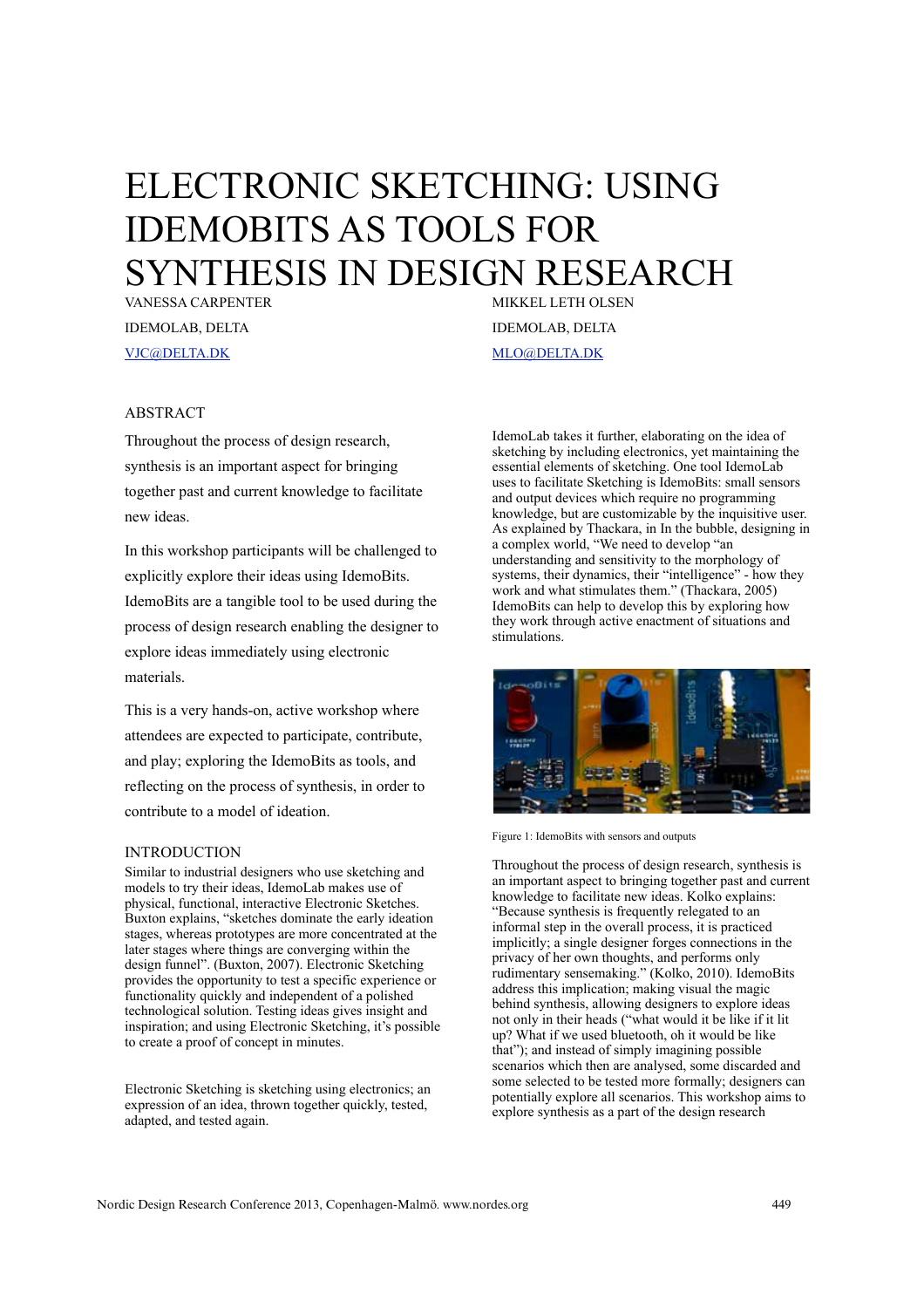process, and find ways to make parts of synthesis more visible, using IdemoBits as tools for idea exploration.

Kolko concludes by saying that "inferential leaps can systematically drive innovation" and we postulate that IdemoBits fuel these inferential leaps by providing tangible aids - beyond paper and pen - to formulate ideas. (Kolko, 2010).

#### PURPOSE

The purpose of this workshop is to challenge participants to explicitly explore their ideas using electronics to quickly achieve a proof of concept, and in doing so, evaluate the experience from a design research standpoint. Furthermore, it is hoped that an evaluation could be done on the matter of synthesis, and how IdemoBits help to create 'inferential leaps'; bypassing the need for imagined technology, and allowing participants to try out their ideas immediately.

In this workshop, participants will explore their ideas using IdemoBits, small sensors and outputs which provide a simple way to bring responsiveness / intelligence and interactivity to ideas. Thackara explains, "interactions are difficult to describe to someone not present" (Thackara, 2005) and it is the hope that participants in the workshop can use IdemoBits to clarify potential interactions by removing the need for excessive explanation.

The organizers of this workshop would like to work with participants to explore the potential interactions, activities, processes, and design research methods, with a specific focus on synthesis, that may arise from the use of IdemoBits, and work together to create an ideation model.

# TENTATIVE PROGRAM

30 MINUTES

The workshop begins with an introduction to Electronic Sketching and IdemoBits, and an outline of the workshop, including goals and expected outcomes.

### 1 HOUR:

Small groups formed

Brainstorming warm-up exercises

Brainstorm about synthesis (mind map on poster paper) Group discussion about Synthesis Brainstorm introduction of main thoughts and points.

#### 2 HOURS:

In small groups and pick a topic from a pre-determined set of design problems.

Brainstorm, and develop a concept for this problem using IdemoBits.

During this process - assign a person to be the 'documenter' who takes photos, and notes regarding the happenings of the brainstorm. Rotate person every 15 minutes to make sure everyone is included in the brainstorm.

#### 30 MINUTES

Break

## 1 HOUR:

Prepare, and present, in groups, the outcome of the brainstorm.

Focus specifically on the topic of synthesis - how did the group synthesize? Did they do in group, or individually? Was there quiet time, or mainly group discussion?

How did the IdemoBits facilitate the ideation process? How did the IdemoBits affect the synthesis process?

#### 1 HOUR:

Full group discussion on outcomes (presentations). What is synthesis in terms of the ideation process? How is it affected by the use of IdemoBits? How could IdemoBits be used by design researchers in their processes?

Develop an ideation model based on the day's activities.

#### /END

#### VENUE REQUIREMENTS

IdemoLab, DELTA is familiar with the venue and requests the use of:

- I. a room large enough for 10 15 people;
- II. long tables and benches or chairs to work on; and,
- III. a projector and wall or screen to project on.
- IV. Electricity, power bars and cables
- V. Access to the internet

IdemoLab, DELTA will provide IdemoBits, posters, paper, writing utensils and paper prototyping materials.

#### ATTENDEE SELECTION

Attendees will be selected on the basis of a short, half page written document, indicating what they hope to gain from the workshop, and their experience and interest with synthesis in the design research process.

A total of 15 attendees can join the workshop, though the ideal number would be 12.